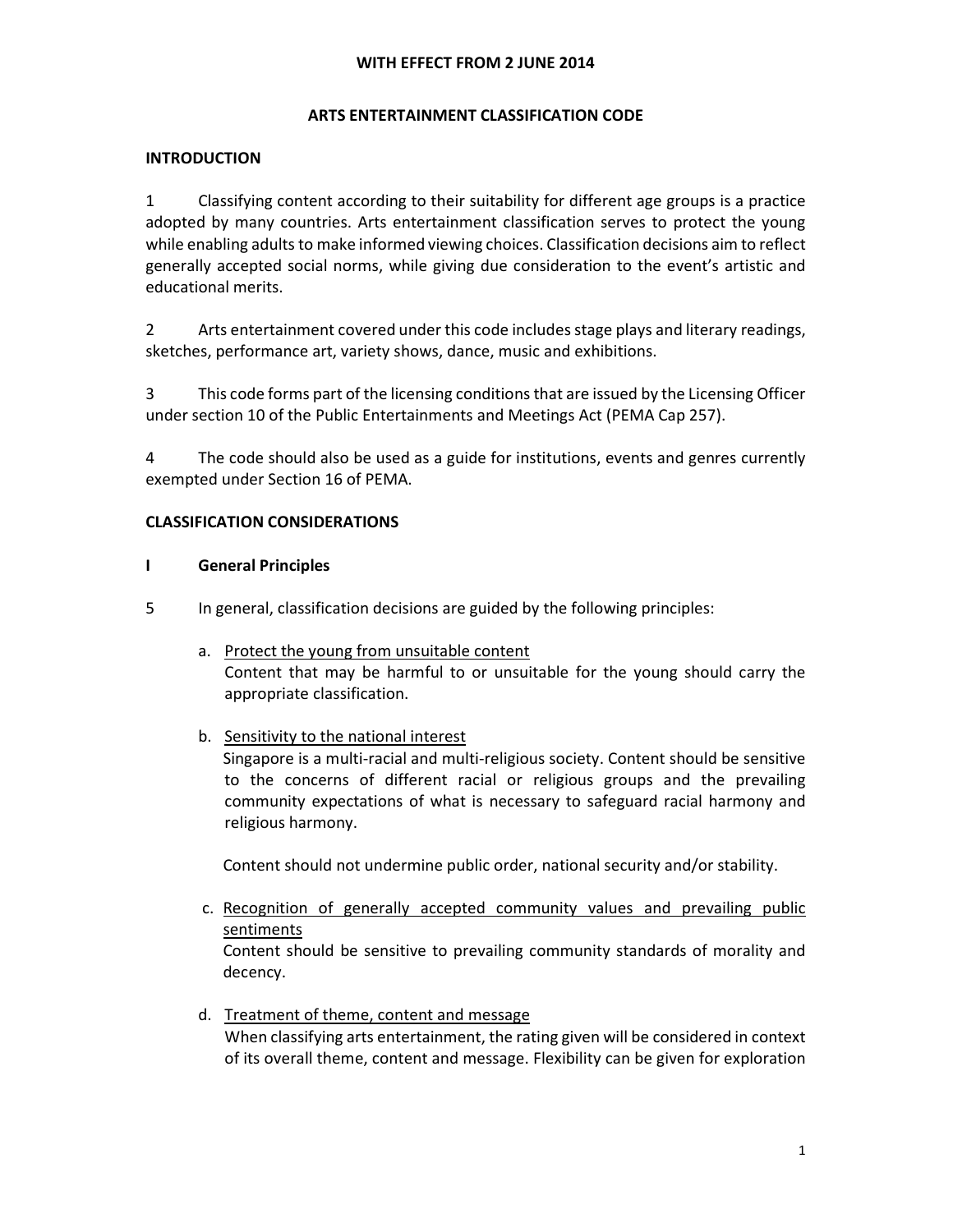of mature content<sup>1</sup>, depending on how it is presented and its inherent artistic or educational merit.

e. Evaluation of impact

As they are likely to have a differing impact on audiences, a distinction is made when classifying live performances vis-à-vis stills. Stills will typically be subject to less stringent classification.

# II Classification Ratings

6 There are four classification ratings for arts entertainment The R18 rating is the only enforceable rating where the age restriction must be imposed by the licensees/organisers.

- a. G Content suitable for a general audience
- b. Advisory Content may not be suitable for a general audience
- c. Advisory16 Content more suited for persons 16 years and above
- d. R18 Restricted to persons 18 years and above

7 In exceptional cases, an arts event may not be allowed for all ratings when its content exceeds the R18 rating. In general, this includes content which may undermine national interest or likely to cause feelings of ill-will between different racial or religious groups or cause offence to any race or religious group. It also includes content which glorify lifestyles or behaviours contrary to prevailing social norms; or is excessive and/or exploitative in its depictions. When classifying such content, due consideration will be given to the context of the event, overall theme and messaging.

# III The Six Content Elements

8 To classify arts entertainment, the content is first evaluated against the six content elements, which must be applied in conjunction with the General Principles at paragraph 5.

a. Race and religion

Racial or religious content can be portrayed, if handled sensitively.

b. Social Norms

Prevailing social norms, which are norms accepted by a majority of the community at a given point in time, should be recognised. The portrayal of non-mainstream lifestyles and behaviours should typically be accompanied by at least consumer advice. This includes, but is not limited to, alternative sexualities, fetishes and addictions.

c. Violence

Where the depiction of violence may frighten or invite imitation, especially from children, it should typically be accompanied by at least consumer advice.

d. Nudity

 $\overline{a}$ 

<sup>&</sup>lt;sup>1</sup> Mature content includes, but is not limited to, crime, juvenile delinquency, promiscuity, gangsterism and critiques on race, religion and politics.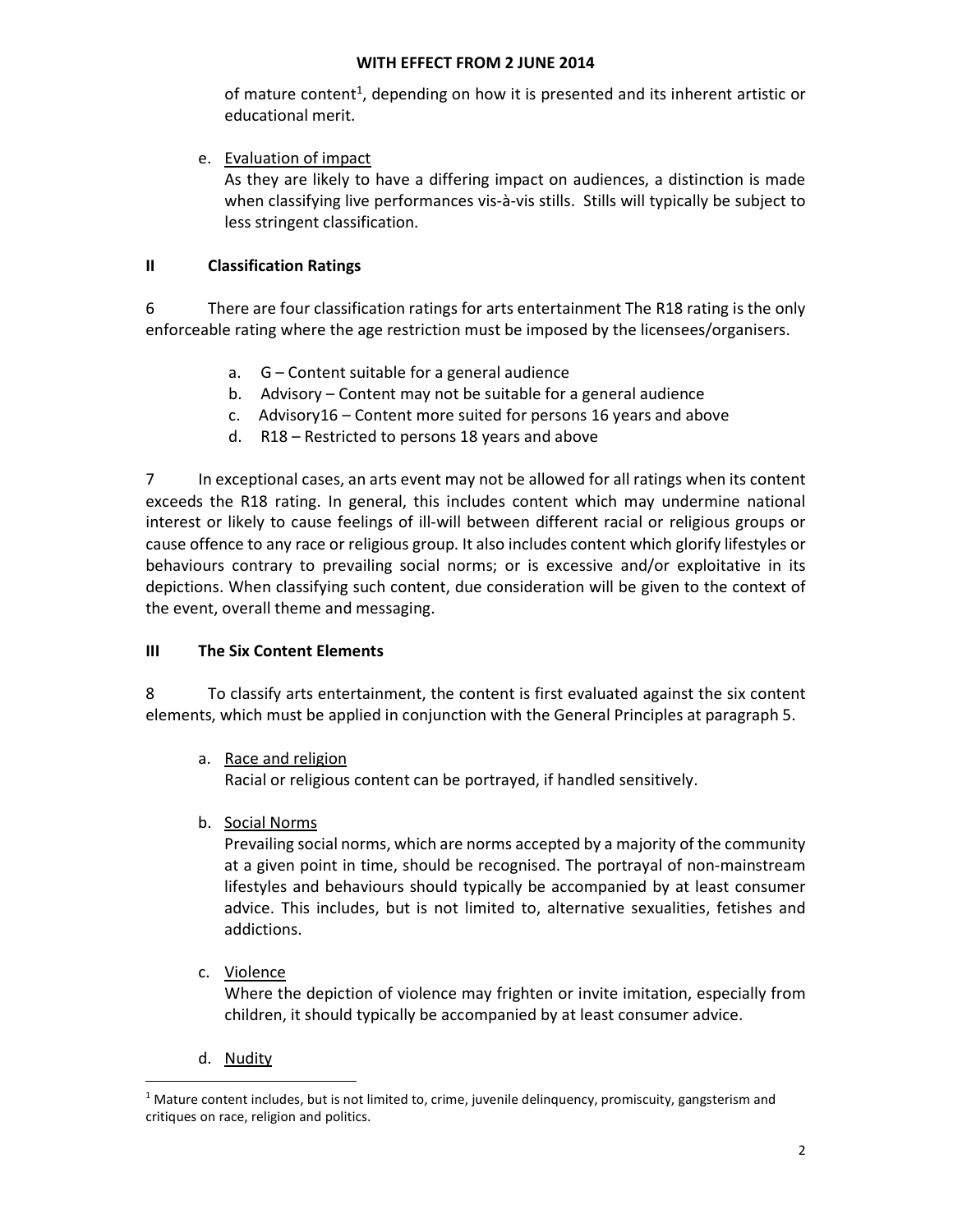Nudity can be portrayed to varying degrees, depending on the context.

e. Sexual content

Sexual content in verbal or non-verbal references or depictions are allowed to varying degrees, depending on the intended audience.

f. Language

Expletives can be used to varying degrees, across all languages, depending on the context.

## CLASSIFIABLE CONTENT ELEMENTS

9 The content suitable for each classification rating is detailed below. This section cannot be read in isolation, but must be read in conjunction with paragraphs 5 to 8 of this code.

## I General (G)

10 This rating covers arts entertainment which is suitable for a general audience, including children. If desired, the public can be informed that an arts event is in the General (G) category. A G-rated event typically comprises the following content elements:

| General               |                                                                                                                |
|-----------------------|----------------------------------------------------------------------------------------------------------------|
| Race & Religion       | Infrequent use of mild racial/religious stereotyping.                                                          |
| Social Norms          | No references and depiction promoting issues or lifestyles<br>contrary to prevailing social norms.             |
| Violence              | Mild references to and depiction of violence e.g. slapping.                                                    |
| Nudity                | Portrayal of upper back nudity.                                                                                |
| <b>Sexual Content</b> | Mild sexual verbal references (e.g. mild sexual innuendos) or<br>gestures (e.g. brief kissing), if infrequent. |
| Language              | Use of expletives including "f***", if infrequent.                                                             |

# II Advisory

11 This rating includes some mature content such as occasional scenes of a sexual or violent nature, or expletives which may be upsetting or disturbing to some audience members. Arts entertainment with an Advisory rating will be accompanied by consumer advice to enable the public, especially parents, to make an informed choice for their children.

Advisory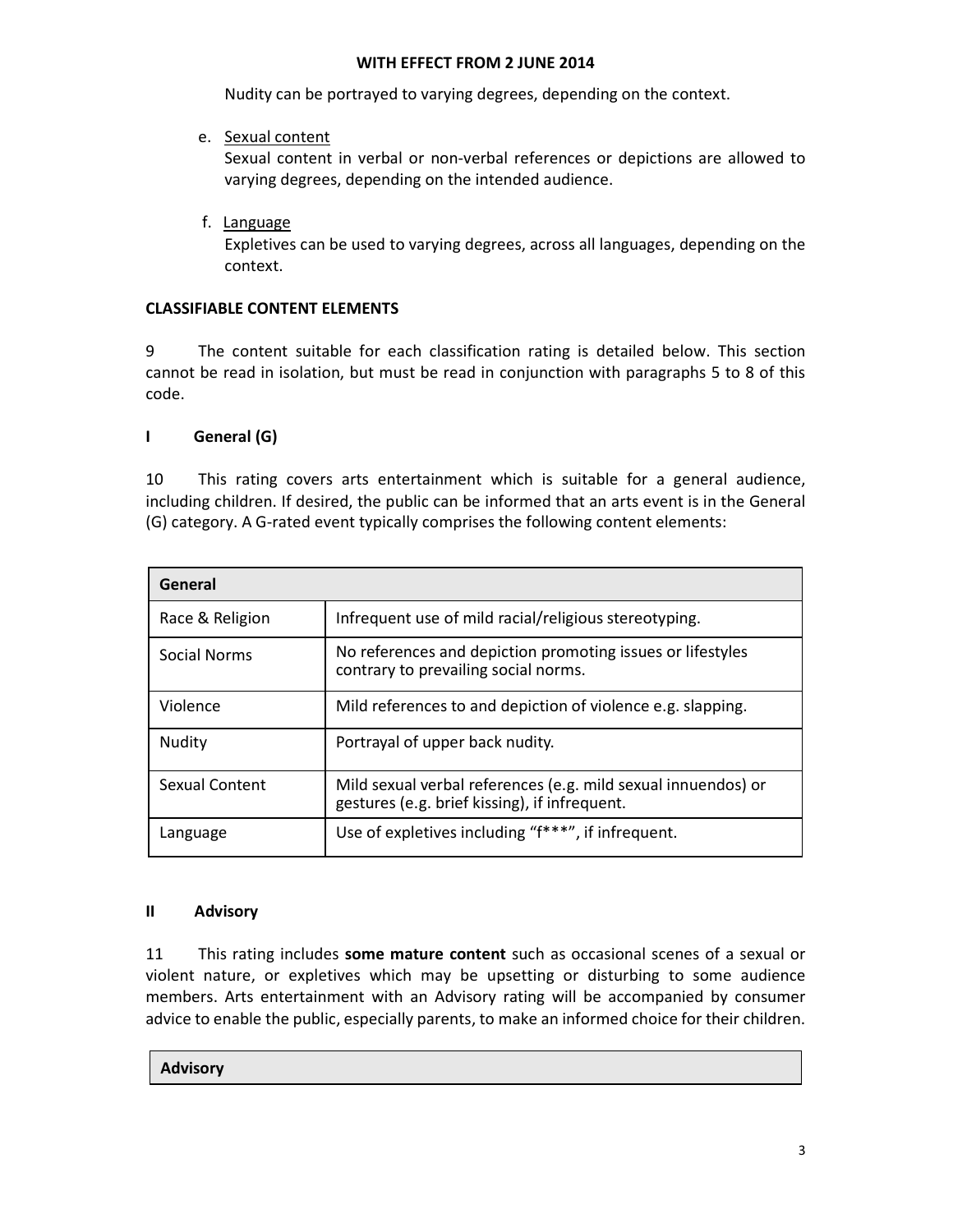| Race & Religion | Use of mild racial/religious<br>mild<br>stereotypes<br>or<br>racially/religiously charged language.                         |
|-----------------|-----------------------------------------------------------------------------------------------------------------------------|
| Social Norms    | Implied references and depictions of issues or lifestyles which are<br>contrary to prevailing social norms.                 |
| Violence        | References to and depiction of violence including infliction of<br>pain and injury but should not be detailed or prolonged. |
| Nudity          | Brief portrayal of full rear nudity.                                                                                        |
| Sexual Content  | Mild sexual verbal references or gestures.<br>Implied sexual activity, if infrequent and brief.                             |
| Language        | Use of expletives including "f***", if not excessive.                                                                       |

# III Advisory 16

12 This includes content with mature themes such as prostitution and sadism or alternative lifestyles such as transgenderism which are more suitable for discriminating audiences 16 years of age and above. Arts entertainment with an Advisory 16 rating will be accompanied by consumer advice to enable the public, especially parents, to make an informed choice for their children.

| Advisory16      |                                                                                                                                                                 |
|-----------------|-----------------------------------------------------------------------------------------------------------------------------------------------------------------|
| Race & Religion | Use of moderate racial/religious stereotypes or moderate<br>racially/religiously charged language.                                                              |
| Social Norms    | References and depictions of issues or lifestyles which are<br>contrary to prevailing social norms.                                                             |
| Violence        | References to and depiction of violence including detailed and<br>prolonged infliction of pain and injury, if infrequent.                                       |
| Nudity          | Portrayal of female frontal upper body, back and rear nudity.                                                                                                   |
| Sexual Content  | Sexual verbal references (e.g. sexual humour or imagery) or<br>gestures (e.g. kissing and caressing). Simulated heterosexual<br>sexual activity, if infrequent. |
| Language        | Use of strong expletives, if infrequent.<br>E.g. "motherf**ker", "cunt", "chee bye", "lan jiao", "puki mak"<br>and "pundai"                                     |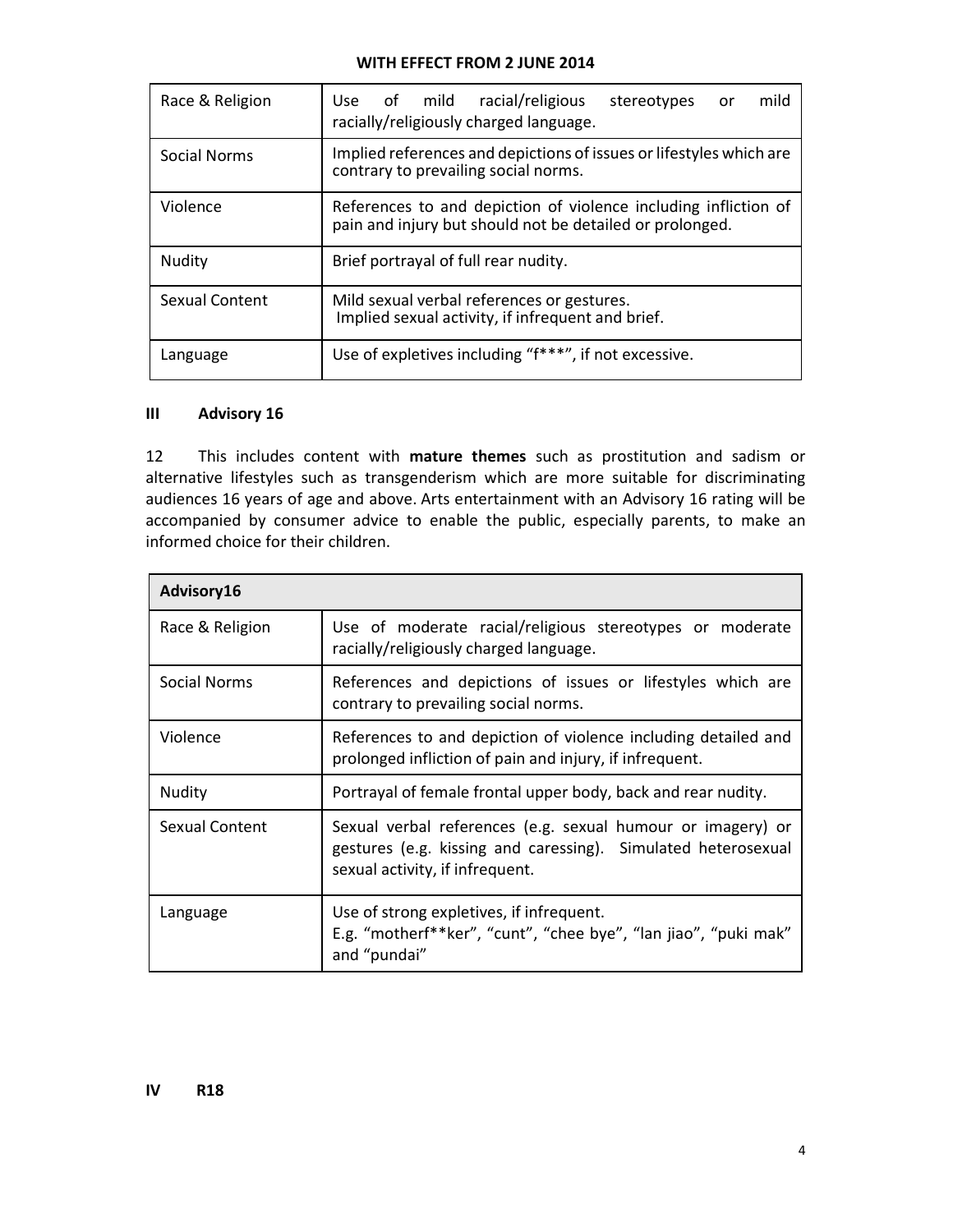13 This rating covers arts entertainment suitable only for audiences aged 18 years and above. These events feature adult themes with more explicit content than the Advisory 16 category. This is an enforceable category where arts companies and event organisers have to ensure that no one below the age of 18 is allowed into the performance venue. Consumer advice will also be provided for potential audience members to make an informed choice.

| <b>R18</b>          |                                                                                                                                                                                                                      |
|---------------------|----------------------------------------------------------------------------------------------------------------------------------------------------------------------------------------------------------------------|
| Race & Religion     | Exploration of contentious racial or religious issues.<br>Use of strong racial/religious stereotypes<br>or<br>strong<br>racially/religiously charged language.                                                       |
| <b>Social Norms</b> | Explicit references and depictions of issues or lifestyles which are<br>contrary to prevailing social norms.                                                                                                         |
| Violence            | References to and depiction of violence including frequent,<br>detailed and prolonged infliction of pain and injury.                                                                                                 |
| Nudity              | Non-excessive portrayal of full male and female nudity, including<br>exposure of genitalia, in a non-sexual context.                                                                                                 |
| Sexual Content      | Strong sexual verbal references (e.g. explicit sexual language or<br>description).<br>Simulated heterosexual sexual activity.<br>Occasional sexual gestures (e.g. kissing and caressing) in a<br>homosexual context. |
| Language            | Use of strong expletives.                                                                                                                                                                                            |

# CONSUMER ADVICE

14 Where an arts performance does not fall within the standards meant for a general audience (G), classification ratings with consumer advice are to be provided. This will enable an individual to make an informed decision as well as guide parents on the suitability of the arts performance for their young. For G-rated arts performances, licensees/organisers may also take the prerogative to flag out specific content concerns if necessary for audiences.

15 The ratings and consumer advice for arts entertainment must be reflected in all publicity materials and advertisements (such as fliers, brochures, posters, programmes, press publicity, and TV/radio advertisements), and at booking offices, websites and notices outside the performance venues.

# USE OF MULTIMEDIA IN ARTS ENTERTAINMENT

16 Where an arts event includes the use of multimedia content, as in film/video clips, this may have a bearing on its overall rating. This is particularly if the multimedia content takes up a substantive part of the event or contains graphic violence, sexually explicit scenes or other sensitive subjects. In such instances, the multimedia content will need to be submitted for classification. If the multimedia content is rated R21, this higher rating will apply to the entire arts event.

# PUBLICITY MATERIALS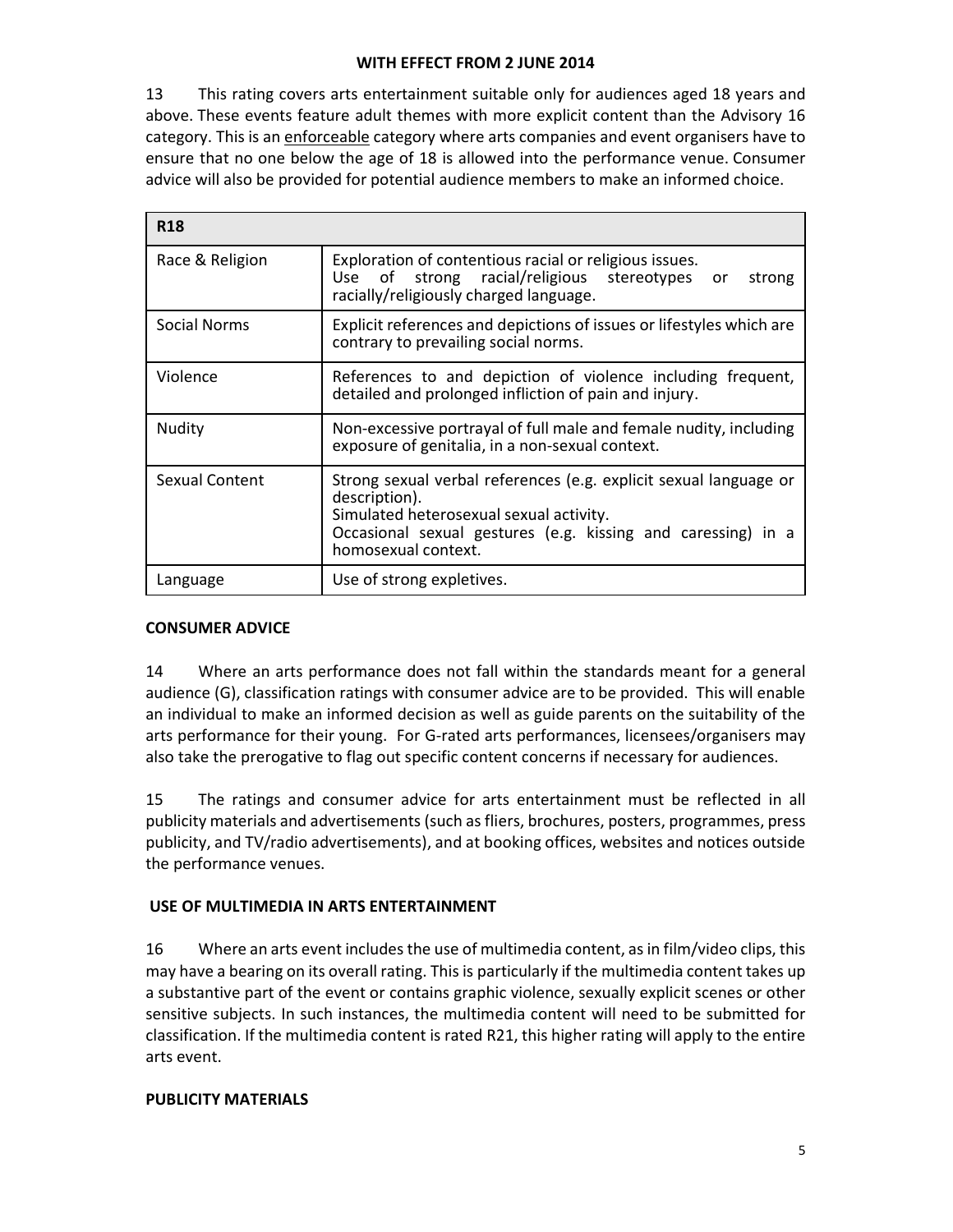17 All publicity materials should comply with the Singapore Code of Advertising Practice administered by the Advertising Standards Authority of Singapore (ASAS)\*. Generally, all publicity materials should reflect community standards and not offend public sentiment. Special attention should be given to publicity materials that are made available in public spaces and the covers of publicity programmes and brochures.

18 Arts events which are classified R18 should not be promoted on TV and radio as stipulated under the Info-communications Media Development Authority TV and Radio Advertising and Sponsorship Codes.

(\*ASAS is an Advisory Council under the Consumers' Association of Singapore (CASE) which regulates all local advertising activities)

# PERIODIC REVIEW

19 The arts entertainment classification code will be reviewed periodically to reflect changes in lifestyle, public expectations and concerns.

20 This arts entertainment classification code takes effect on 2 Jun 2014 and replaces the framework of 13 Jun 2008.

### GLOSSARY OF TERMS

| <b>Brief:</b> | Of a short duration. |
|---------------|----------------------|